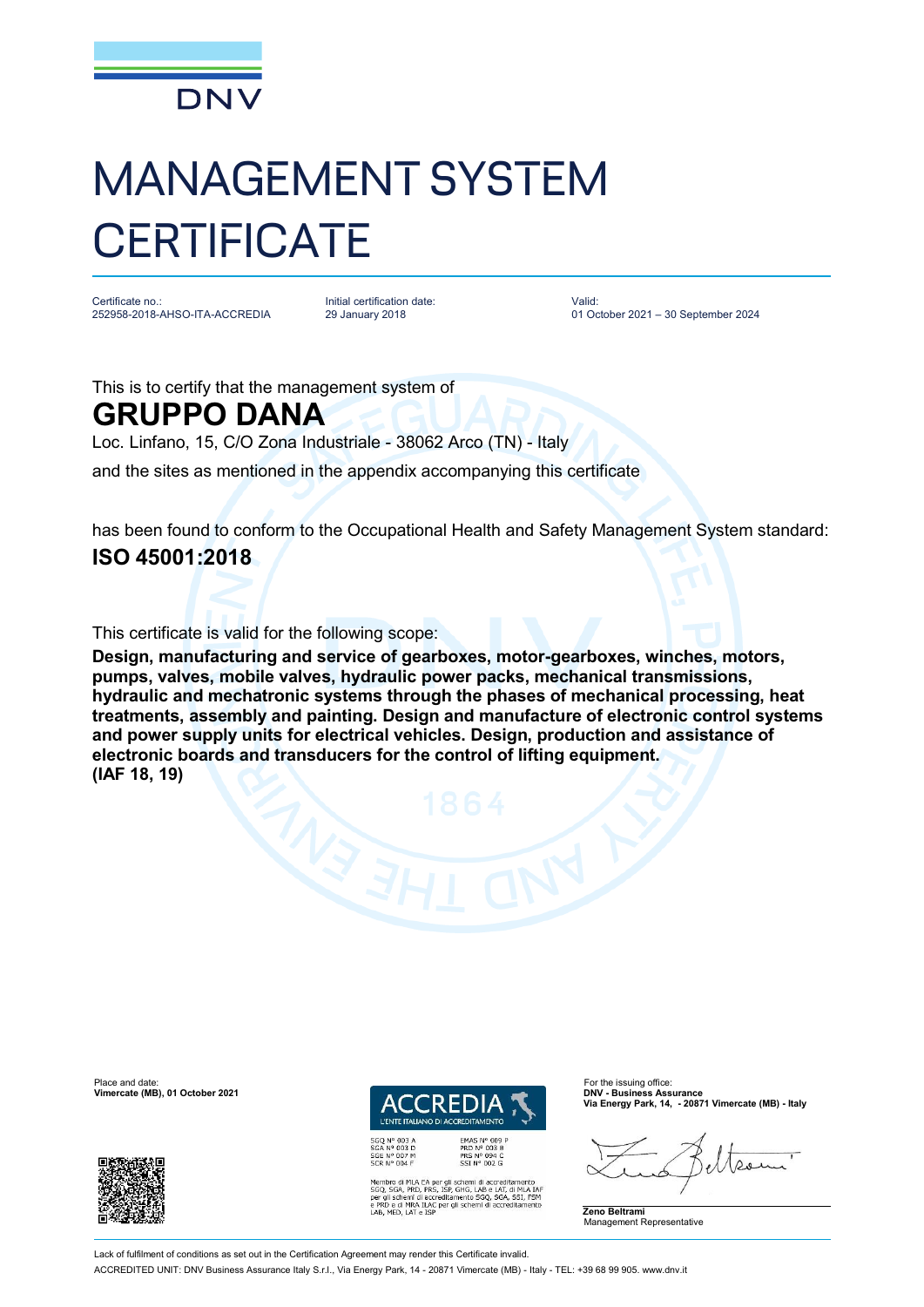

Certificate no.: 252958-2018-AHSO-ITA-ACCREDIA Place and date: Vimercate (MB), 01 October 2021

## **Appendix to Certificate**

## **GRUPPO DANA**

Locations included in the certification are as follows:

| <b>Site Name</b>                                                                         | <b>Site Address</b>                                                 | <b>Site Scope</b>                                                                                                                                                                                                                                                                                                                                                                                                                                                                                                                                |
|------------------------------------------------------------------------------------------|---------------------------------------------------------------------|--------------------------------------------------------------------------------------------------------------------------------------------------------------------------------------------------------------------------------------------------------------------------------------------------------------------------------------------------------------------------------------------------------------------------------------------------------------------------------------------------------------------------------------------------|
| <b>GRUPPO DANA</b>                                                                       | Loc. Linfano, 15, C/O Zona Industriale -<br>38062 Arco (TN) - Italy | Design, manufacturing and service of<br>gearboxes, motor-gearboxes, winches,<br>motors, pumps, valves, mobile valves,<br>hydraulic power packs, mechanical<br>transmissions, hydraulic and mechatronic<br>systems through the phases of mechanical<br>processing, heat treatments, assembly and<br>painting. Design and manufacture of<br>electronic control systems<br>and power supply units for electrical<br>vehicles. Design, production and<br>assistance of electronic boards and<br>transducers for the control of lifting<br>equipment. |
| DANA ITALIA S.r.l. - Sede Legale ed<br>Operativa                                         | Loc. Linfano, 15, C/O Zona Industriale -<br>38062 Arco (TN) - Italy | Design, validation, production and<br>assembly of axles, transmissions,<br>gearboxes for industrial and agricultural<br>off-Highway vehicles, including technical<br>service, through the stages of assembly,<br>metal processing, heat treatment and<br>painting. Design, manufacture and sale of<br>transmissions through the stages of<br>assembly, metalworking, welding, heat<br>treatment and painting                                                                                                                                     |
| DANA ITALIA S.r.l. - Sede Operativa                                                      | Via Fornaci, 72 - 38068 Rovereto (TN) -<br>Italy                    | Production and assembly of axles,<br>transmissions, gearboxes for industrial off-<br>Highway vehicles, including technical<br>service, through the stages of assembly,<br>and painting                                                                                                                                                                                                                                                                                                                                                           |
| DANA ITALIA S.r.l. - Sede Operativa                                                      | Via dell'Industria, 4 - 22070 Montano<br>Lucino (CO) - Italy        | Assembly of axles for agricultural off-<br>Highway vehicles, through the stages of<br>assembly and painting                                                                                                                                                                                                                                                                                                                                                                                                                                      |
| DANA ITALIA S.r.l. - Sede Operativa                                                      | Via Torino, 10 - 13044 Crescentino (VC) -<br><b>Italy</b>           | Design, manufacture and sale of<br>transmissions and of double joints through<br>the stages of assembly, metalworking,<br>welding, heat treatment and painting                                                                                                                                                                                                                                                                                                                                                                                   |
| DANA MOTION SYSTEMS S.r.l. Sede<br>Operativa                                             | Via Brevini, 1/A - 42124 Reggio Emilia<br>$(RE)$ - Italy            | Design, validation, production and<br>assembly of axles, transmissions,<br>gearboxes for industrial and agricultural<br>off-Highway vehicles, including technical<br>service, through the stages of assembly,<br>metal processing, heat treatment and<br>painting. Design, manufacture and sale of<br>transmissions through the stages of<br>assembly, metalworking, welding, heat<br>treatment and painting                                                                                                                                     |
| DANA MOTION SYSTEMS S.r.l. - - Fluid<br>Power Division - Fluid Control Sede<br>Operativa | Via Natta, 1 - 42124 Reggio Emilia (RE) -<br>Italy                  | Design, manufacturing and service of<br>motors, pumps, valves, mobile valves,<br>hydraulic power packs, mechanical<br>transmissions, hydraulic and mechatronic<br>systems                                                                                                                                                                                                                                                                                                                                                                        |

Lack of fulfilment of conditions as set out in the Certification Agreement may render this Certificate invalid.

ACCREDITED UNIT: DNV Business Assurance Italy S.r.l., Via Energy Park, 14 - 20871 Vimercate (MB) - Italy - TEL: +39 68 99 905. [www.dnv.it](http://www.dnv.it)